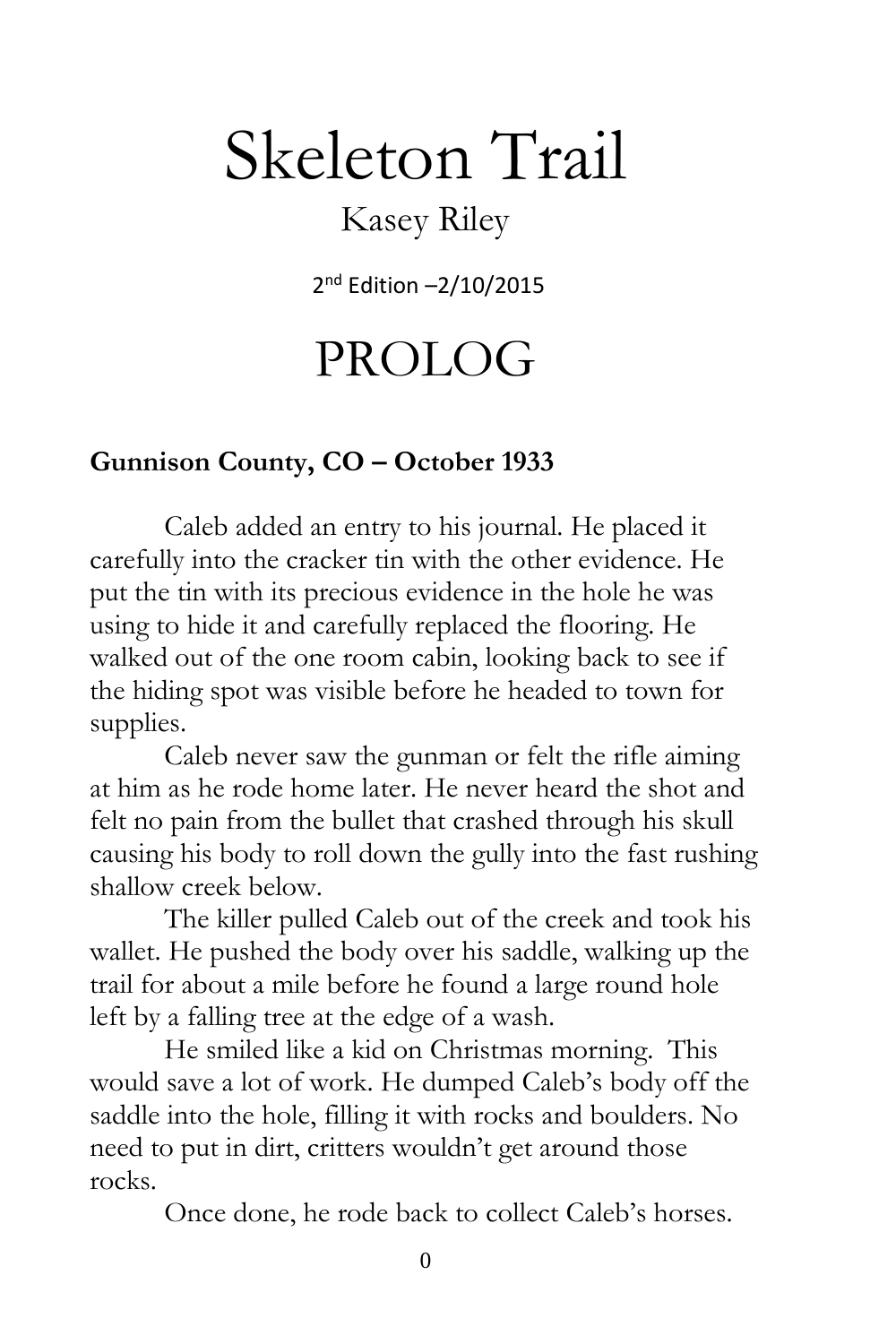He shrugged down deeper into his coat as snow began falling, signaling the end of good weather in the Rockies and the beginning of another winter.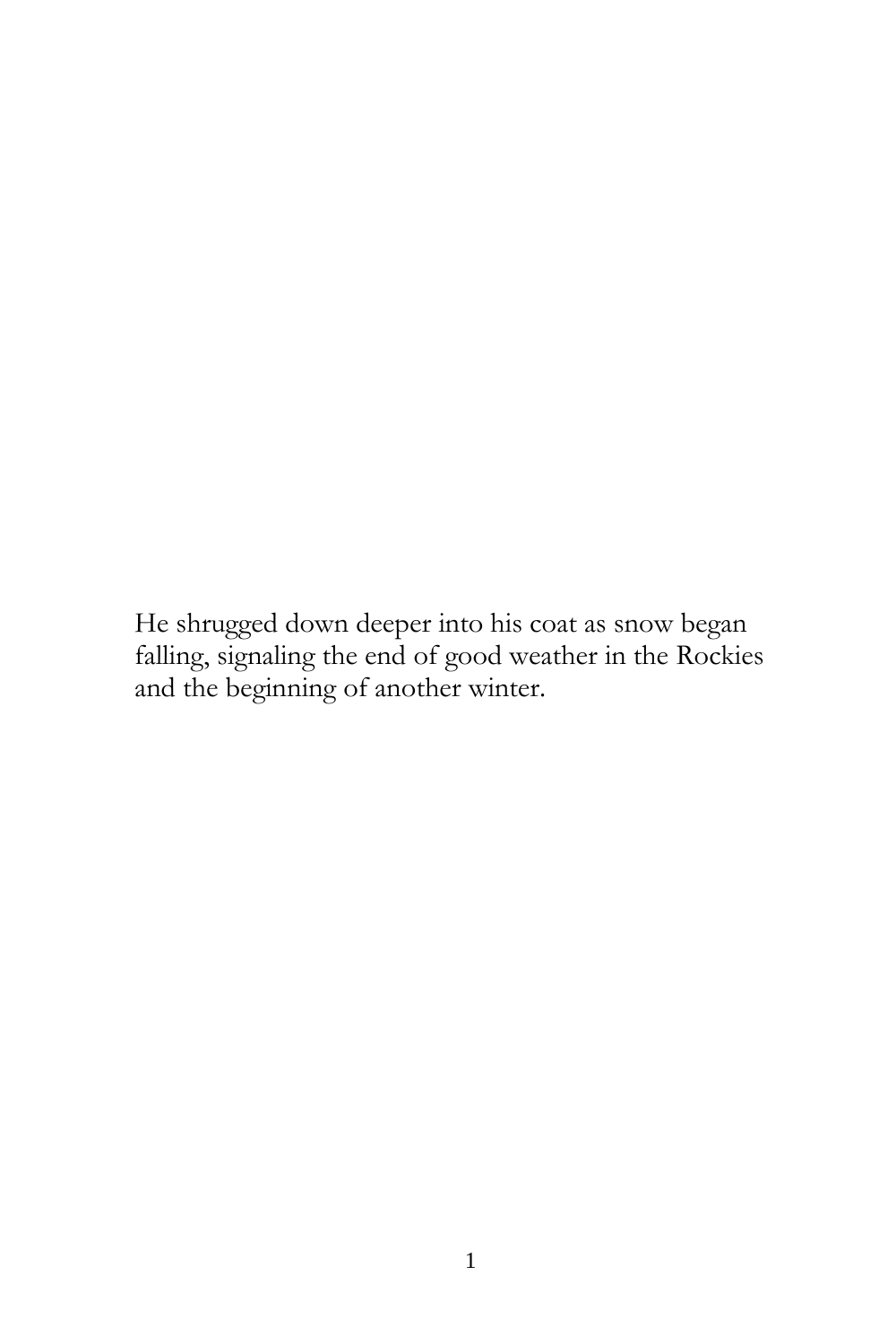#### **Chapter One**

#### **Gunnison County, CO – Present Day**

Megan's blue eyes grew large as she watched in growing horror the rocky bank giving way under Bethany's horse. With the horse scrambling madly, the pair slid backward out of sight. Jumping off Radar, she threw his reins in a tree as the sounds below faded into silence. On hands and knees, she cautiously approached the unstable edge, when she heard Bethany scream. "Bethany, are you okay? Are you hurt?" She cautiously lay on her belly, extending her long frame, and pushing her head and shoulders over the edge of the embankment.

Bethany had kicked free of her stirrups to dive off her horse when she felt him begin to slip backward off the edge of the wash. Coup fought the backward slide, whipping his body around to swim with the rolling dirt and boulders, slinging Bethany's five-foot-four inch frame from the saddle to land on her backside in the rocks. Landing, she felt a sharp pain, her hips digging into boulders lodged in the bank. She watched Coup stumble down the landslide and saw him come to a stop, on his feet, not thirty feet below where she landed. Automatically, she rolled onto her knees, smacking her helmet on the ground, coming eyeball to eye socket with a human skull. Her breath catching in her throat, her mouth went dry in the split second before her scream startled Coup into moving further away.

*"Oh my God! Megan, there's a body down here! Ewww!"* Bethany's voice, breathless, then wavering up to a shrill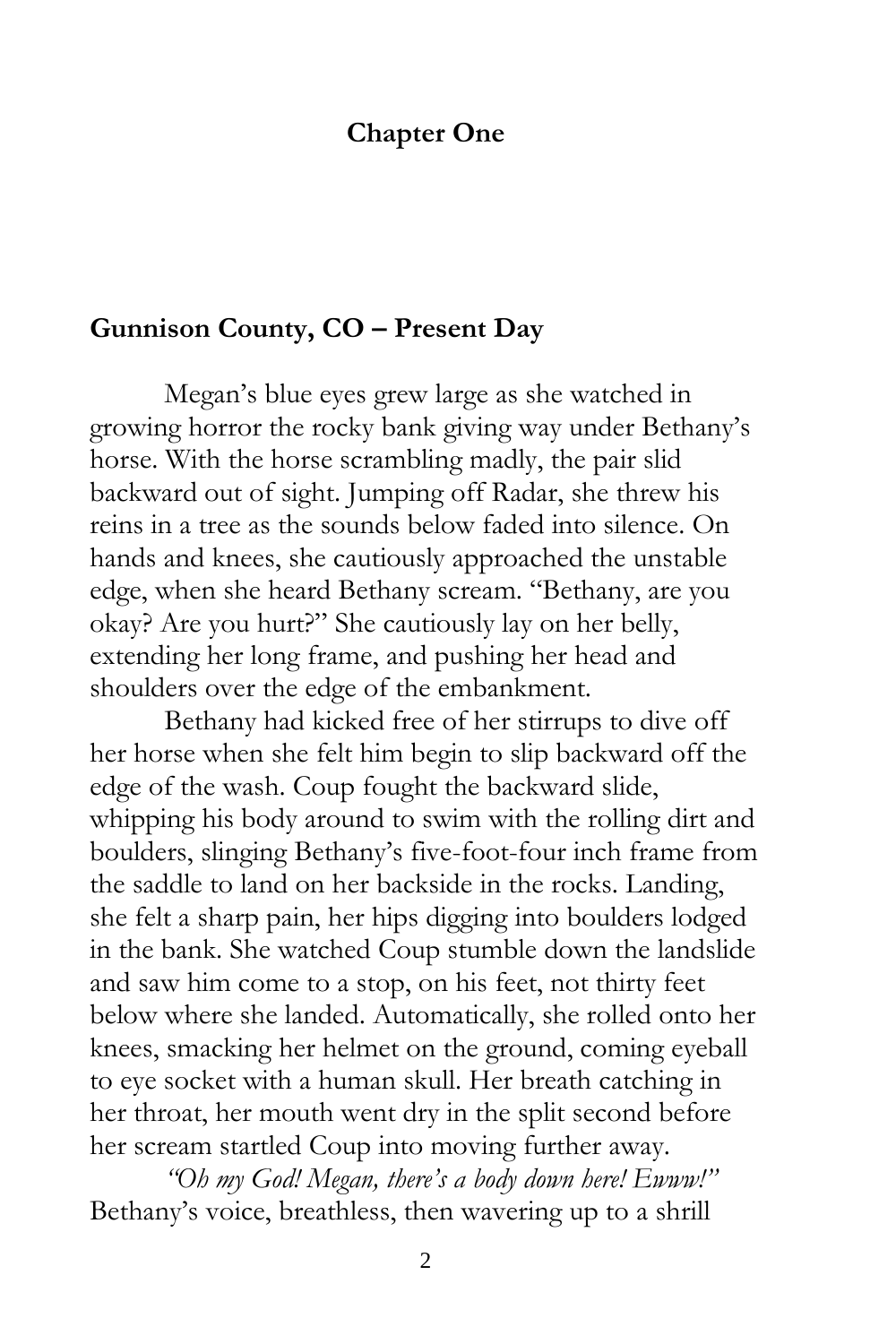shriek, rose up from the gully to reach Megan.

"What body? To hell with the body. Are *you* okay?" Megan inspected what she could see of her friend from above, looking for blood or obvious injuries. Breathing a sigh of relief, she saw Bethany looked to be only dirty with leaf matter stuck between the bill of her helmet and her forehead. She seemed more concerned with her discovery than with herself.

"I'm okay, I think. I landed where I have the most padding." Her eyes went to Coup, who was walking over to a patch of late oats to graze. Relief flooded her. He seemed to be moving okay, but she could see some blood staining his back right stocking. Knowing he wouldn't wander farther than the closest food, she looked up at Megan. "Are you going to lie there all day, or climb down here to see this?"

"Well, I don't want to start another landslide. Does the ground look solid?"

"Yeah, I think Coup's weight was the issue that caused the ground to give way. The creek's been undermining this bank for years." She looked both directions, seeing several spots where the upper ground extended over the gully by as much as five feet. "If you work your way down from where you are, on an angle toward the bottom of the gully, you should be fine," she advised. This gully was going to be a tough one to create a decent trail across because of the constant erosion. She gingerly touched the small of her back and felt the growing welt where she'd landed against a rock. She knew it was going to hurt later. Looking again at the skull, she frowned. What had this poor person ever done to wind up buried out here with no marker? Sadness welled up in her at the thought of his or her family who had never known the reason for the disappearance of their loved one.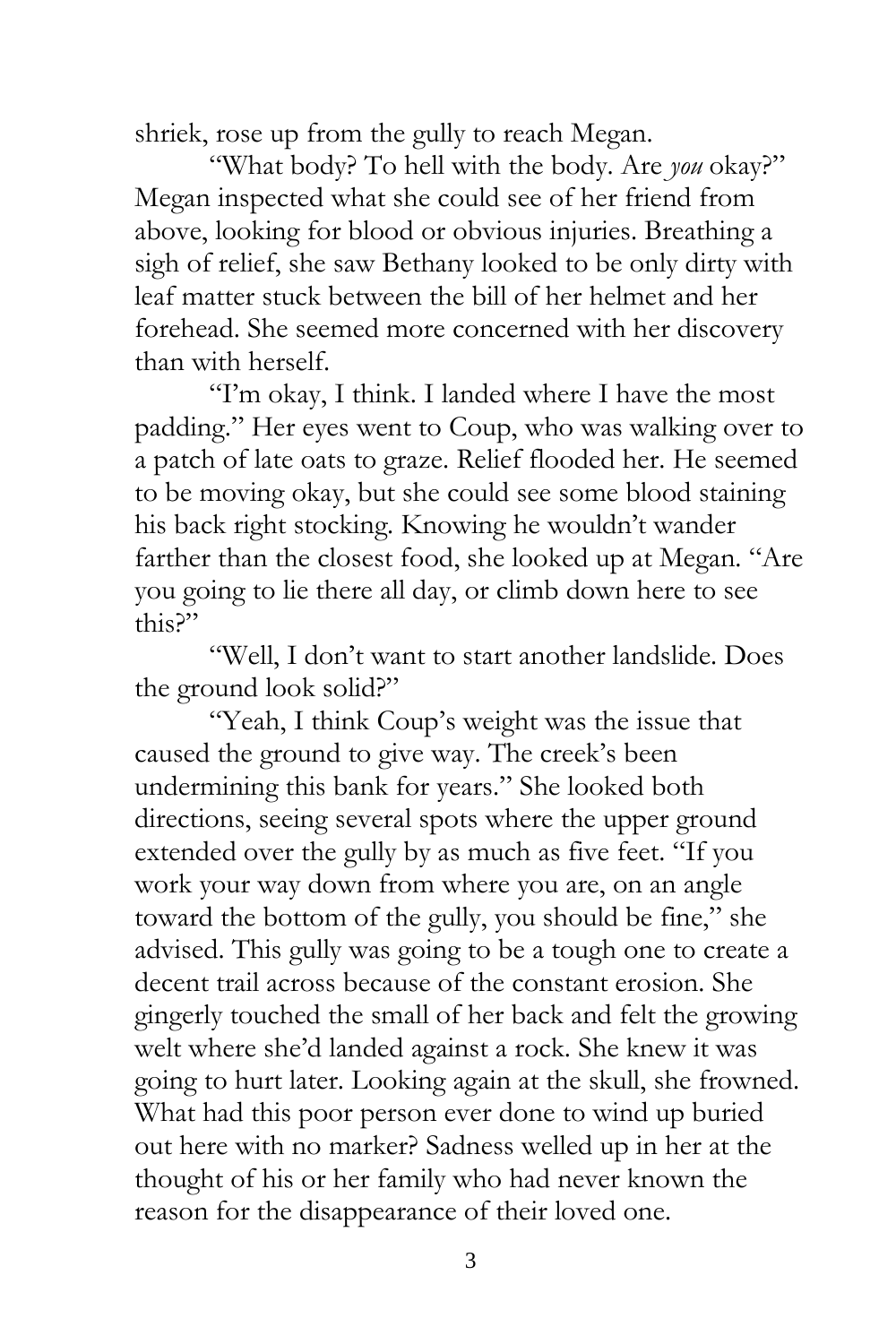Megan stood up, took a deep breath, and began to work her way toward Bethany. She hated heights and steep spots, no matter if she was on foot or horseback. Bethany was standing by the time she reached her. They both leaned over the wide hole to get a better look at the skeleton.

"I wonder how it got here. That hole looks like maybe a bullet hole. What do you think?" Megan pointed to the smallish round hole on the left side of the skull, and then swallowed back nausea at the mummified tissue and cloth visible beyond the skull.

"This hollow looks like an old hole created by an uprooted tree. I've seen root holes larger than this after a strong wind." Bethany pointed to bits of what looked to be tree roots along one side of the hole. "I don't think this person died here, unless they took shelter or hid in here. No way could he or she fall so perfectly into a hole. Maybe they froze here in a storm after seeking shelter." Bethany frowned in distaste and shook her head in sorrow at the thought of a wounded person trying to hide from a killer, but knew in her heart, if it was a bullet hole, the victim likely had never known what hit him or her.

"Yeah, I don't think this boulder walked up from the creek bed by itself." Megan hefted a five-pound rock located just inside the hole. "Now what're we gonna do?" She looked at the bones with desiccated tissue surrounded by rocks nestled in the shallow hole in the bank. "I think we shouldn't move anything until a forensics expert works the scene. There might be evidence in the hole with the body."

"Let's put back the rocks we know rolled out of the hole, geocache the location, tie a ton of ribbon on the trees above the bank and across the way, and start looking for the most direct route out of here to the closest road. The authorities are going to need a trail from the road to the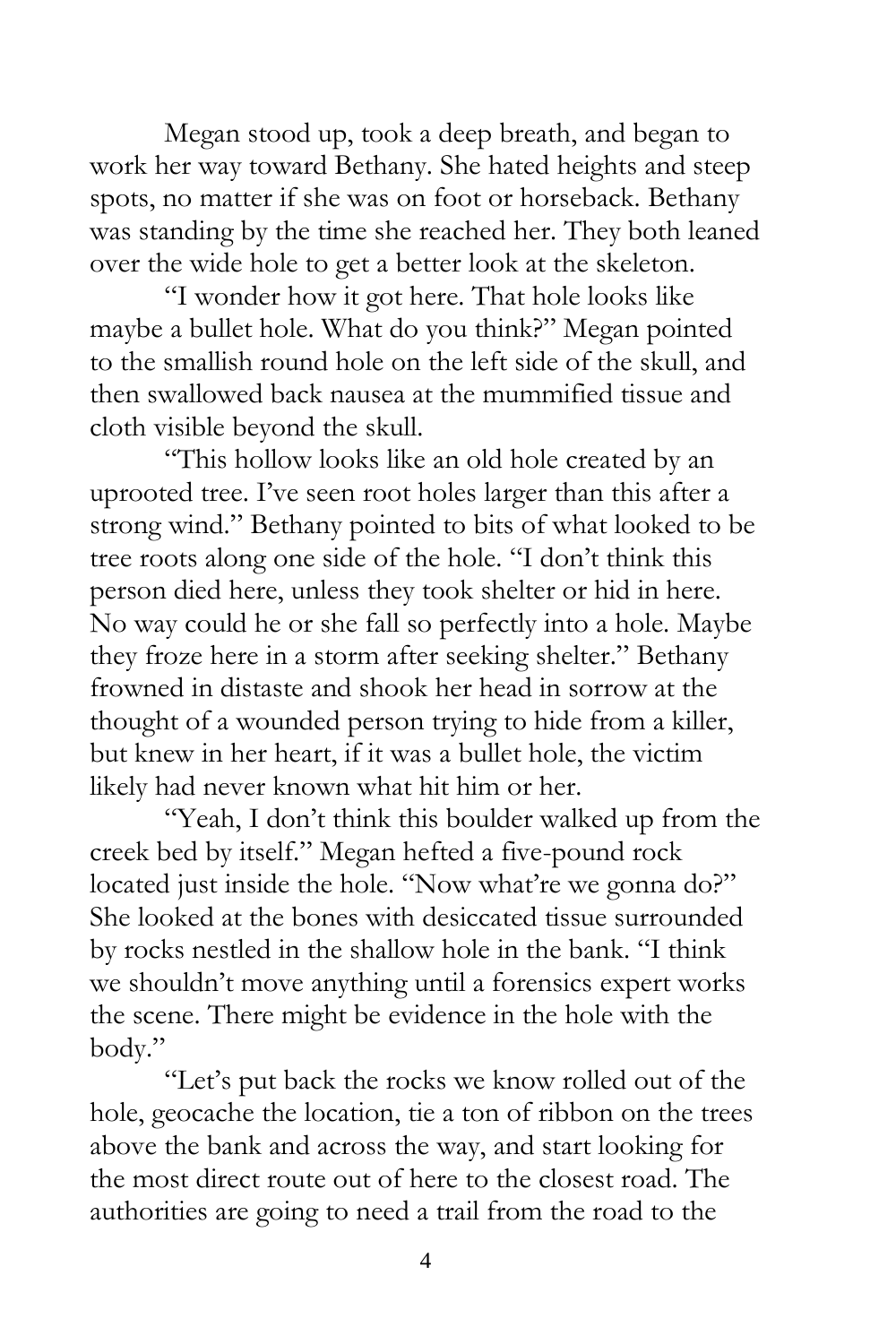body, preferably a short trail. We can call them when we get back to camp," Bethany suggested. She gave her friend a kind of lopsided grin. "The only good thing I can think of about all of this is now I have a name for the trail and maybe the ride I'm planning. This will be the 'Skeleton Trail Loop' and the ride can be something to do with murder and mayhem or the skeleton. Help me think of a good name?" she asked her friend. "Maybe hold it on Halloween or as a night ride and call it the 'Ghost 50'?"

"Your mind is never far from endurance, is it?" Megan shook her head and began to brush the dirt off Bethany's back. She stopped when Bethany winced, gasped, and jumped away from her hand.

"Ouch, careful. I'm going to have a nasty bruise. Why don't you go get Radar and I'll finish brushing off my butt and head down to Coup." She turned away from Megan with her hands lightly covering the injured area. "He looks like he has a cut on his back leg," she said over her shoulder while she watched her friend climb back up to her horse. Bethany stood a moment longer, gently feeling out the size and location of the growing painful welt of bruised flesh before she cautiously climbed down to inspect her horse.

Above, Radar stood happily trimming the tree where his reins hung over a branch. He looked around as Megan approached. Damn, the day had started out so well. She frowned at the thought of the complications and the fact that Bethany seemed to be in more pain than she wanted her to know. Roger would not be happy that she failed to keep his wife from injury. Not that she could have foreseen the situation, but he had specifically told her to take care of Bethany; even though Bethany seemed completely capable of taking care of herself. Crap. She untangled the reins from the tree, unclipped them from the bit, and clipped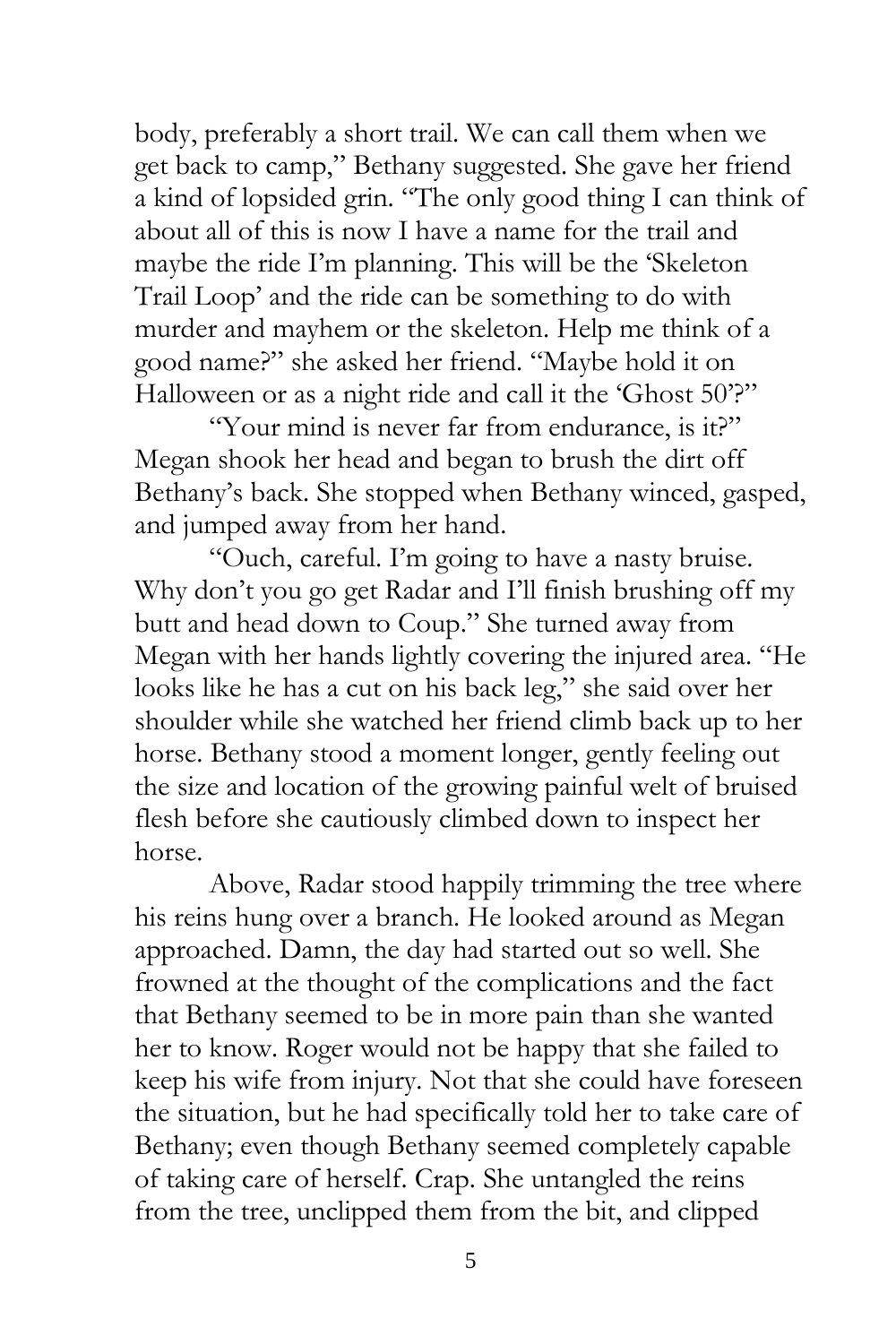one end on the halter part of the halter bridle.

"I'm going to ribbon the tree up here before I follow you. No sense in making two trips up and down," she called to Bethany. Taking the roll of orange surveyors' tape off her saddle, she unwound several yards. She broke it up into strips and tied them all over the tree Radar was munching, making it look more like an orange Christmas tree than an aspen. Next, she led Radar to the spot where she would begin her decent and tied several strips of tape around smaller boulders before stacking them. She led her horse past the hole with the skeleton, marking a turning spot for the zigzag path down to the bottom of the gully. Looking back up the side of the wash, the orange tape screamed out of the browns of the fall and the earth tones of the rock. Yep, no one with eyes would miss this spot along the trail she surveyed with a grim smile.

Bethany waited with Coup at the edge of the dry creek. During the wet season, it would be deep, but at the end of summer, there was only one small puddle left to be seen. "I think we can make the trail go up over there. It looks like solid footing and for some reason, the wall isn't quite so steep. I expect the Trailmaster might choose a different spot, but let's start there because it's close to the overall trail." She pointed across the gully to where the ground slanted up at a less severe angle.

"Sounds good to me. Let's go, boss lady. You lead." Megan agreed and urged Bethany onward. Megan stepped her long legs and lanky frame onto the tall Appaloosa's before Bethany mounted her more petite Arab gelding. She saw Bethany wince as she settled into her endurance saddle. "Hey, do you need a pain killer? I've got everything from Advil to Tylenol-3 in my trail kit," She offered.

"I'll take a couple of Advil. The stronger stuff just makes me dizzy and nauseous. The last thing I need on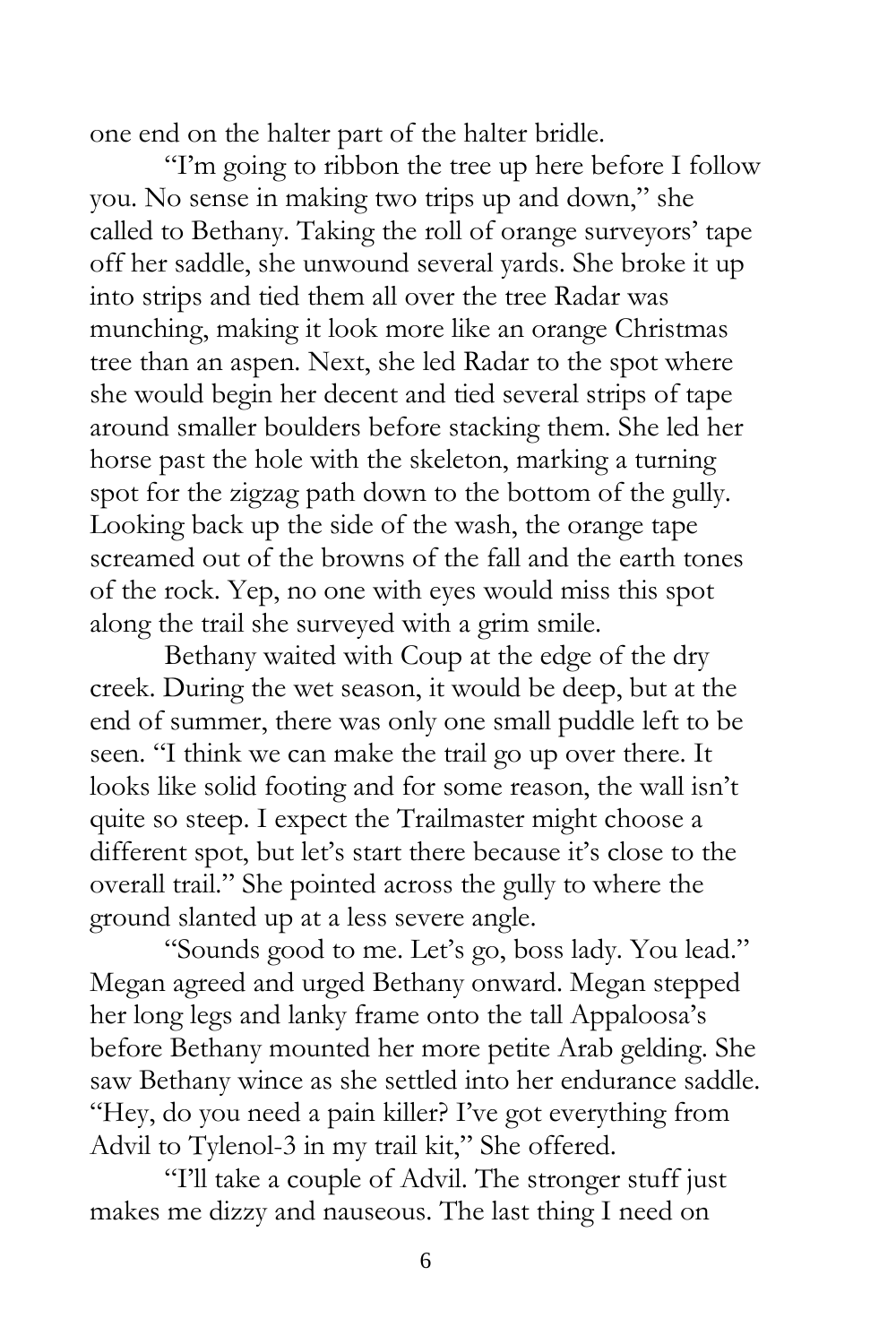horseback is dizziness." Bethany managed to smile back at Megan, but her face was paler than normal.

Digging out the packet of pills, Megan handed them over. During the past month of living at the R-M ranch, renting the house once occupied by Roger's uncle Phil, she had come to like both her new bosses and grown protective of them. Bethany worked hard creating the new pack station and guest ranch/campground, while Roger managed the cattle and horse ranch his family had owned for generations.

The R-B, which stood for Roger-Bethany, would offer wilderness trips for eco-tourists and trails for all levels of equestrians. With electric camping spots for guests hauling rigs with living quarters or regular RV's, cabins for guests arriving without horses or RV's, and horses for those without animals, it would bring new business to Riverview. They planned guided trips up the mountains and overnight or day options, along with a beautiful lodge for dinner, dancing, and gatherings. They were sinking a big chunk of money into this venture. The purchase of an additional two thousand acres at a land auction this past spring had begun the project. Then receiving permits from the Forestry to put trails for equestrians into the woods with the assistance of a certified Trailmaster had sealed the deal for the new project.

Bethany and Megan started the day at the campground, using Megan's GPS to store the trail they marked with ribbon through the woods and over hills. Bethany wanted this to be about a fifteen-mile loop that would have overlooks and stopping points, but work its way back to the main camp. For the eco-tourists, it would be a daylong ride with lunch at a meadow. For the more experienced riders and the endurance competitors, it would be a two- to five-hour trail ride. They hoped to have it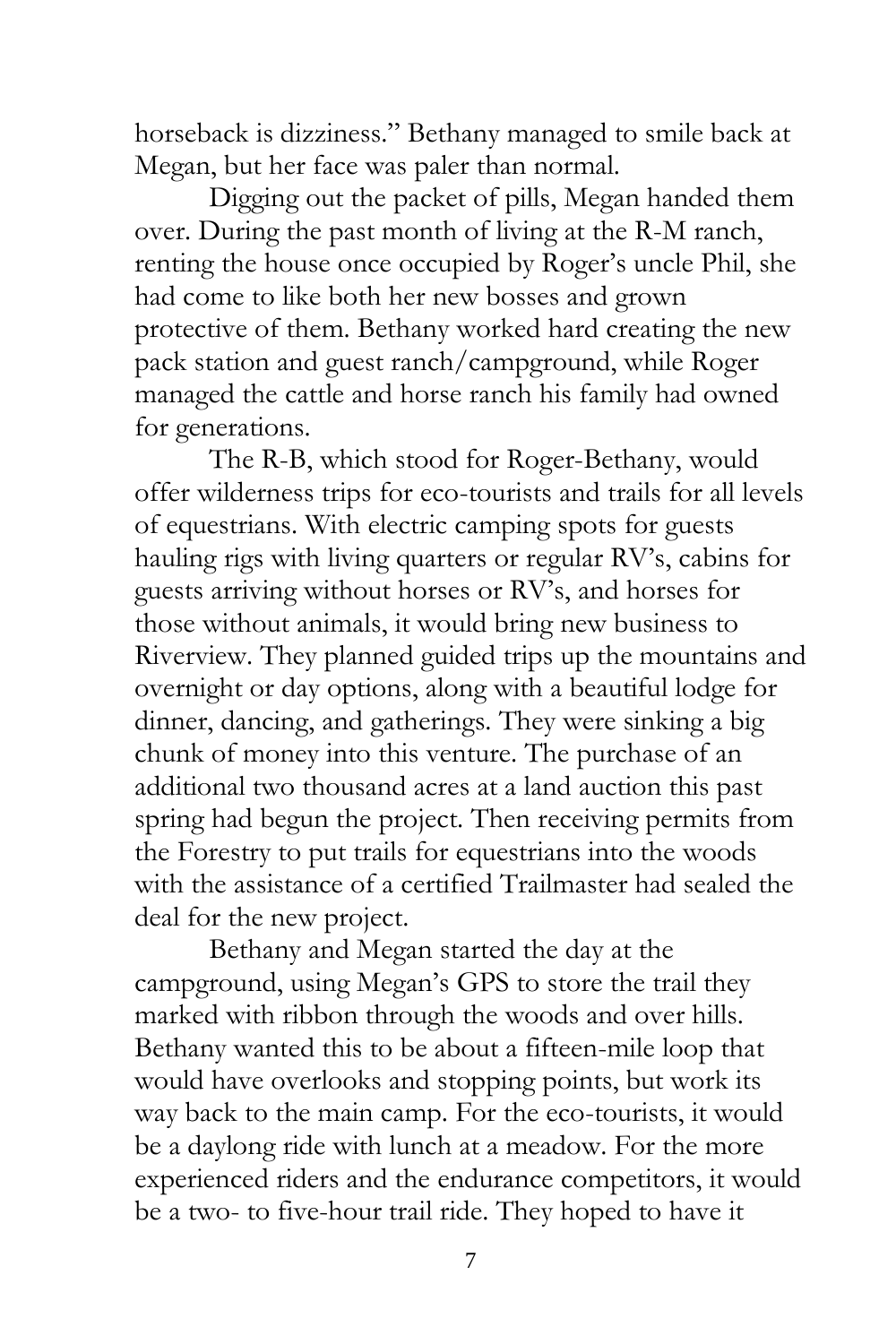marked out by sundown, but now with the need to locate the closest road, who knew how long it would be before they would be able to finish the loop. Her spirits drooped at the thought that the loop might not get finished before snowfall. Double crap.

At the top of the gully, Bethany pulled out a folded quadrant map from the USGS. The trail they had been following went off to the left. They were about seven miles from where they had started. "Did you geocache this spot? We'll need to be able to give the coordinates to the authorities."

"Yep. Got it safely stored. What does the map show?"

"Well, if we follow the trail to the left long enough, maybe three or four more miles, we should come to BLM 26. It's not much of a road, but it would allow vehicles to park within walking distance." Bethany pointed to the left, indicating the direction they should go. "Road access might also work in our favor, allowing crews or an event photographer access to this trail in a competition." Bethany thought aloud, imagining competitors needing water for themselves and their hot, hardworking horses.

Following Bethany's lead to the left, Megan stopped to put up ribbons of orange tape, while Bethany went ahead to mark further up the trail. Finding the closest road would give summer riders access to help if they needed it. Riders often overestimated the condition of their horses and then needed help getting back to base camp. Forest roads, even nasty ones, have saved many horses and riders.

"Boss, look up there. Is that a trail to the left? Maybe it goes to the road or a cabin on BLM 26?" She pointed at a faint Y in the trail marked by three stacked rocks followed by several rocks laid in a row.

"Hmmm, that's possible. Let's check it out for about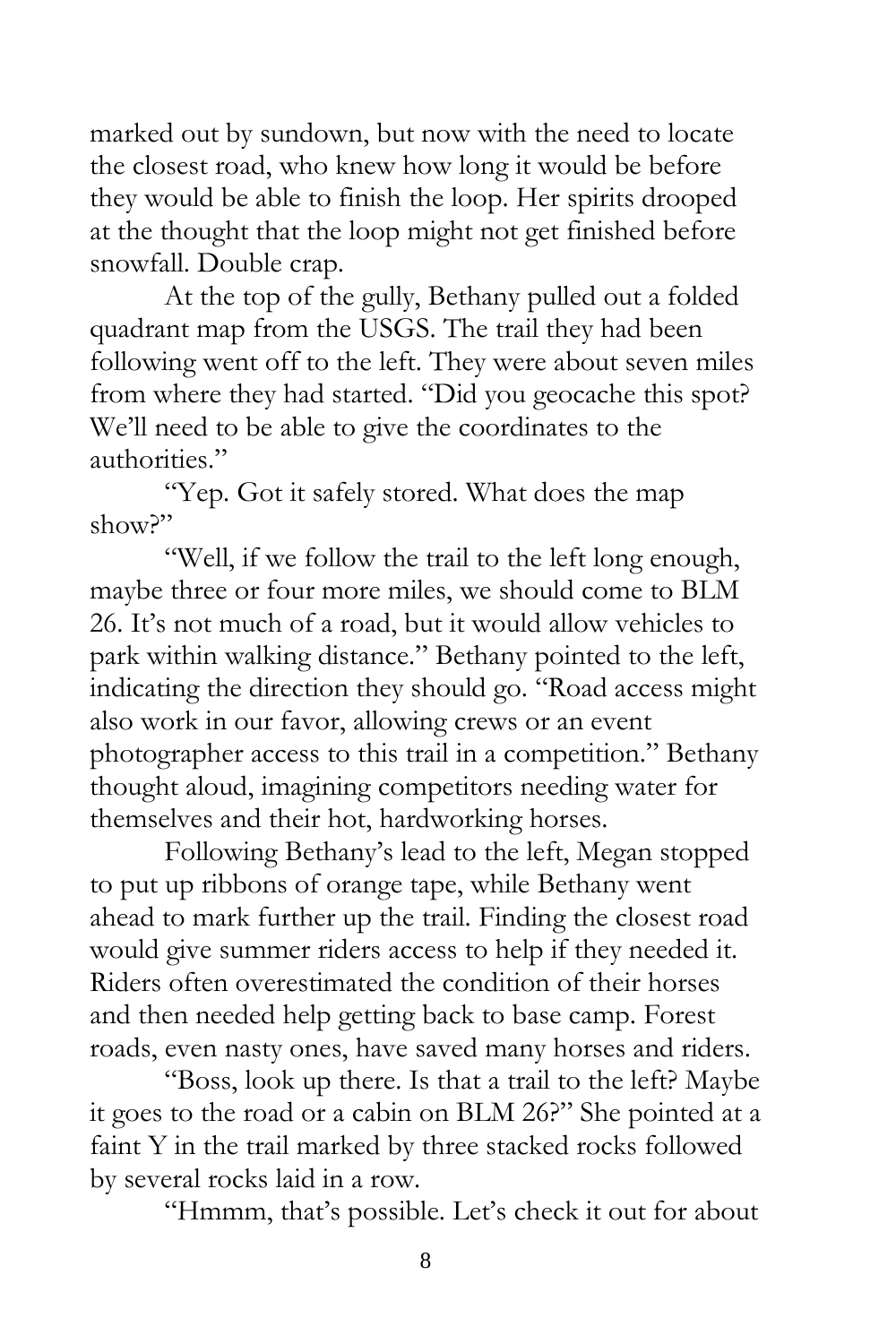a mile. We come up with nothing in that time, we'll come back here and continue on this track. I think this might be the old trappers' trail used between the towns along the Gunnison back before the highway was built lower in the valley." Bethany put ribbon marking the junction low in a pine tree. Three ribbons marking the turn and another past the turn, almost out of sight to show the side trail. "Why don't you put the regular trail-marking ribbon on the right, where it will draw the eyes away from this junction? I don't want to divert riders, but I want to be able to find this trail again."

Megan marked the right side of the trail they had been riding, and then rode ahead on the side trail, while Bethany was tying ribbons at the junction. She put one in the evergreen tree at the top of the rise. Bethany passed her as they had been marking trail all day, going another distance up the trail before tying ribbon on the right side of the faint trail. Megan caught her and they topped a rise together to see a cabin nestled in the broad valley below.

"Look at that! There's a cabin down there." Bethany paused to admire the serenity of the scene.

"Wow! Bet we can beat you there! Maybe the owners have a decent satellite phone for us to reach the sheriff." Megan dug her heels into Radar and the gelding surged forward, carefully finding the trail down the hill into the low, lush valley before breaking into a soft gallop toward the cabin on the far side.

They were almost there when Coup caught up, put a nose in front of Radar, pinned his ears at the gelding, and flipped his tail. Radar, having a beta-type personality, immediately pulled up and let the alpha gelding take the lead.

"Coup has the best 'sneer' in this region." Bethany laughed at Megan's surprised expression. "He can make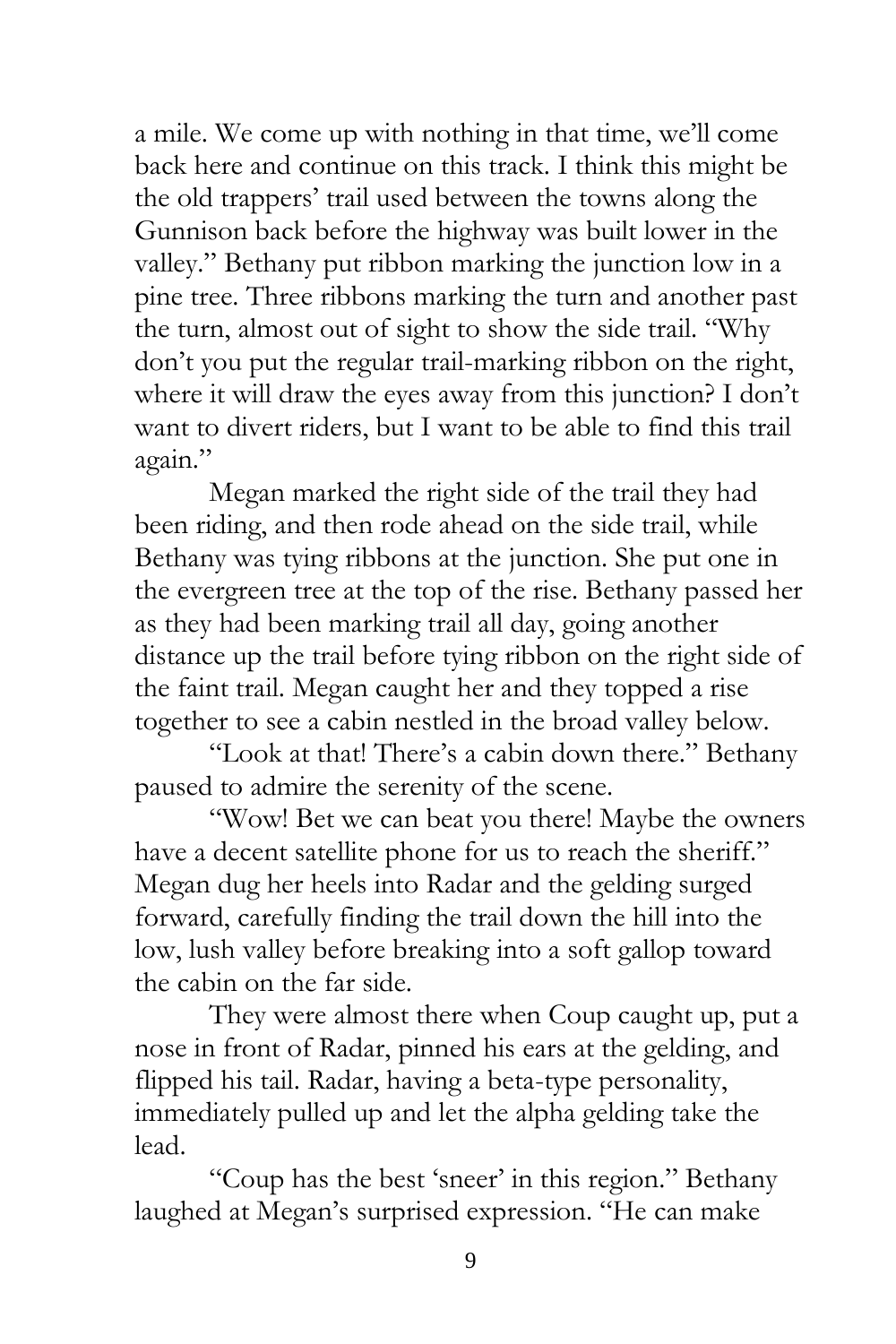just about any horse he gets next to pull up and let him go by, just by pinning his ears and lifting his head at them," she explained, bringing him to a slow trot and then a walk when they approached the cabin. "I once won a race to the finish by that bit of horse interaction. Oh no! We won't find any phones here, sat or otherwise. Look at the door." She pointed to the cabin door. It leaned into the frame and hung by one old leather hinge.

"You're right. This place has been vacant a while, if the debris on the porch is any indicator." Megan agreed, noticing the leaves and dirt blown against the cabin wall. She dismounted from Radar and handed his reins to Bethany before she turned to walk carefully up the roughhewn log steps to the remains of the porch.

"Be careful. I don't want you to get hurt. If it looks like it won't open, leave it, and we'll bring the boys back to investigate," Bethany warned, gingerly dismounting from Coup. "Damn, now my pants are starting to rub where they cross that bruise."

Megan laughed over her shoulder at her friend. "Guess it's going to be some time before you ride out again. We really should head home so you can get some ice on that swelling." Nevertheless, she still lifted the door to open it and peered into the dimly-lit cabin. "Wow, it looks like someone just left it yesterday, except for the dust. Looks all ready for the owner's return." Megan's voice reflected the awe she felt looking into this snapshot back in time. She could see the cot with the rumpled bedroll along one wall, the large pot hanging over the dead fire in the fireplace, the two-plank table, and split-log bench pushed against the closest wall to her, all waiting for the homeowner's return. She sneezed three times in a row, wiped her eyes and nose on the back of her glove, and said, "Yep, lots of dust, but wow, there's even still a book lying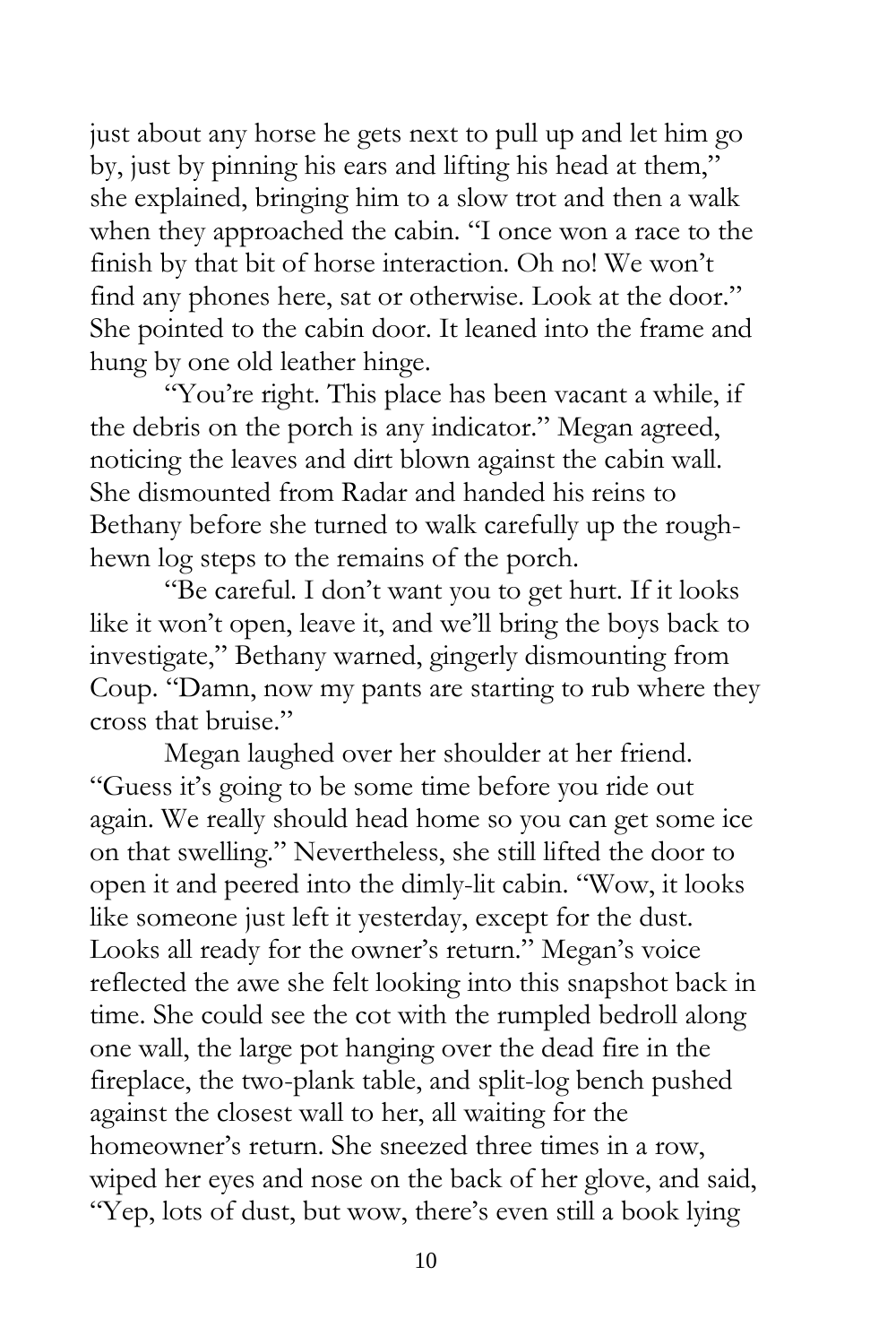open on the table. Wonder what was being read the last time this place was occupied?"

"I don't think you should go in there. It could be dangerous. What if the floor gives way?" Bethany warned while she stood at the bottom of the steps holding the horses.

"The floor looks strong. Those planks must be at least two inches thick. I wonder if there's a name inside the book." Picking her way softly across the plank floor, she made it to the table in three careful steps. "Wow, it's a Bible. Kind of gives me goose bumps. There's a stub of a candle and a stub of a pencil here with it. Wonder what he'd been writing?" Megan touched the candle and pencil before her hand rested on the open Bible. It was open to the book of Luke in the New Testament. No telling which verse had been the last one read. Again, she got goose bumps thinking that here was something cherished by a person who had never come back to collect his things.

"Check it to see if there's a family name or inscription. Bibles have always been used to record family events." Bethany took one step up and decided to remain where she was when the tightening of the skin across her backside made her gasp.

Lifting the dusty book without removing her riding gloves, Megan mentally noted the page number before closing the volume and opening the front page. "This Bible is the property of Caleb Preston," she read aloud to Bethany. "The first part is printed inside and the name was handwritten on a vacant line." She fanned the pages to find the original spot in Luke to set the book back down where she found it. A single folded sheet of paper slipped from the center of the Old Testament to land on the floor at her feet.

"Wow, Bethany, there was a sheet of paper folded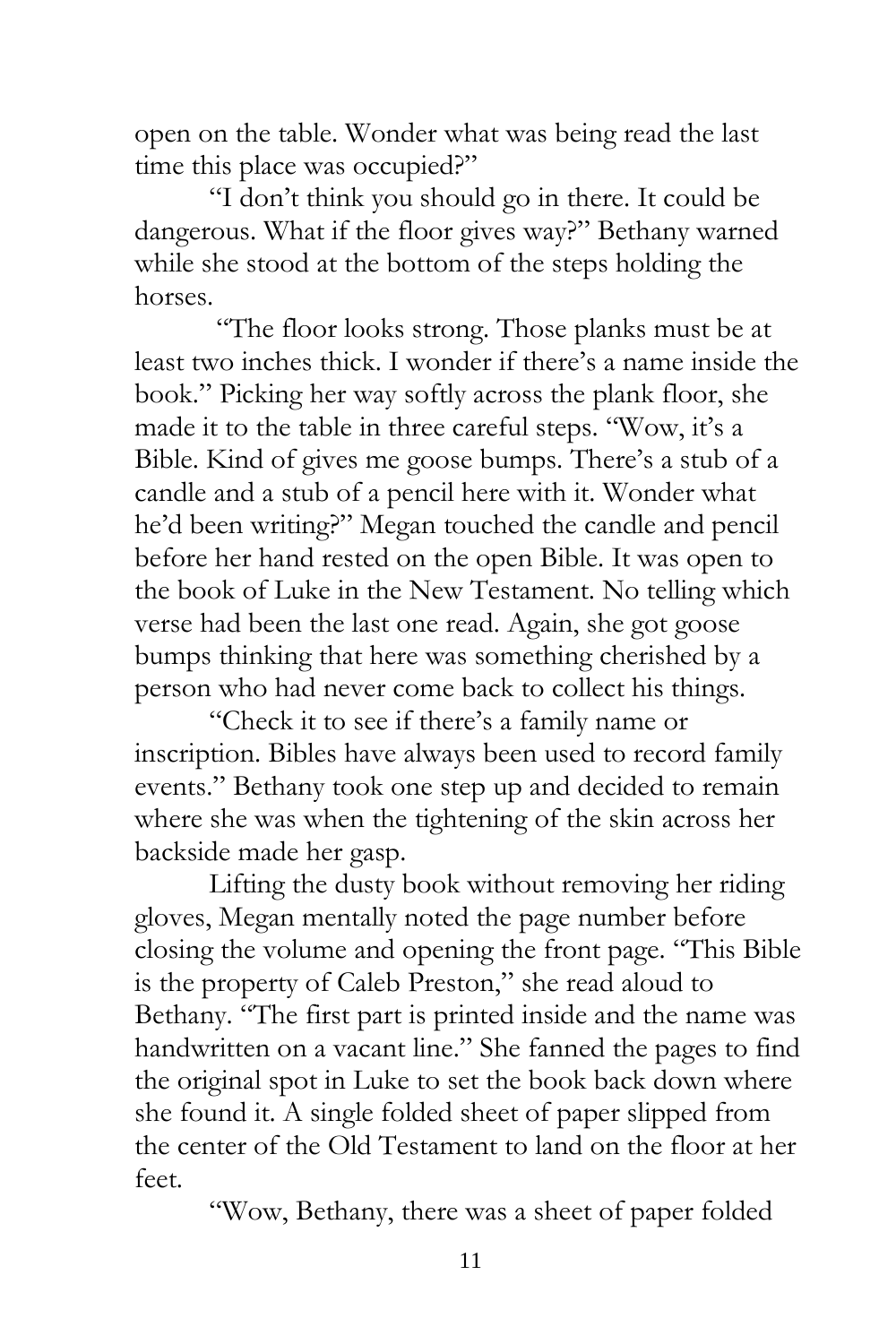up in the Bible." She set the book down on the table, open to the correct page before bending over to lift the sheet and shake out the folds very gently to avoid tearing the thin paper. "It looks like a letter. The handwriting is much too fine to be written by the same hand that signed the Bible." She moved a step closer to the door for better light, and then read:

*October 2, 1933 Montrose, Colorado*

*Dear Caleb,*

*Thank you ever so much for the work you have been doing to find the killer of my husband. The new sheriff has been around asking questions about the "person" I've hired to investigate my husband's death. From the way he was acting, I think that not only was he unhappy with your investigation, but that he also feels threatened in some way. He told me that I needed to let go of this search and accept that the villains who shot Tuck have long since left Riverview.*

*Caleb, I'm worried for your safety. If Sheriff Miller is involved in Tuck's death, he can be very dangerous. Maybe you should quit searching until next spring. By then, Miller might no longer care about your investigation. I can't stand the thought of you risking your life to bring Tuck's murderer to justice.* 

*Please be careful and let me know if there is anything I can do to help you. Tuck didn't leave much, but I know you must be getting short of funds. I can wire you money if you need help to get through the winter. Or, maybe you can get your old job back with the Cole spread.* 

*I'm doing fine and I feel the baby move often, so I know he'll be born to carry on his father's name. I just know it's a boy; he's so feisty, kicking all the time. I'll be praying for your safety and I hope to see you soon. Maybe you can get here for either Thanksgiving or Christmas. My mother and I would love to have you as a guest to show our appreciation for all of your hard work since Tuck's death.*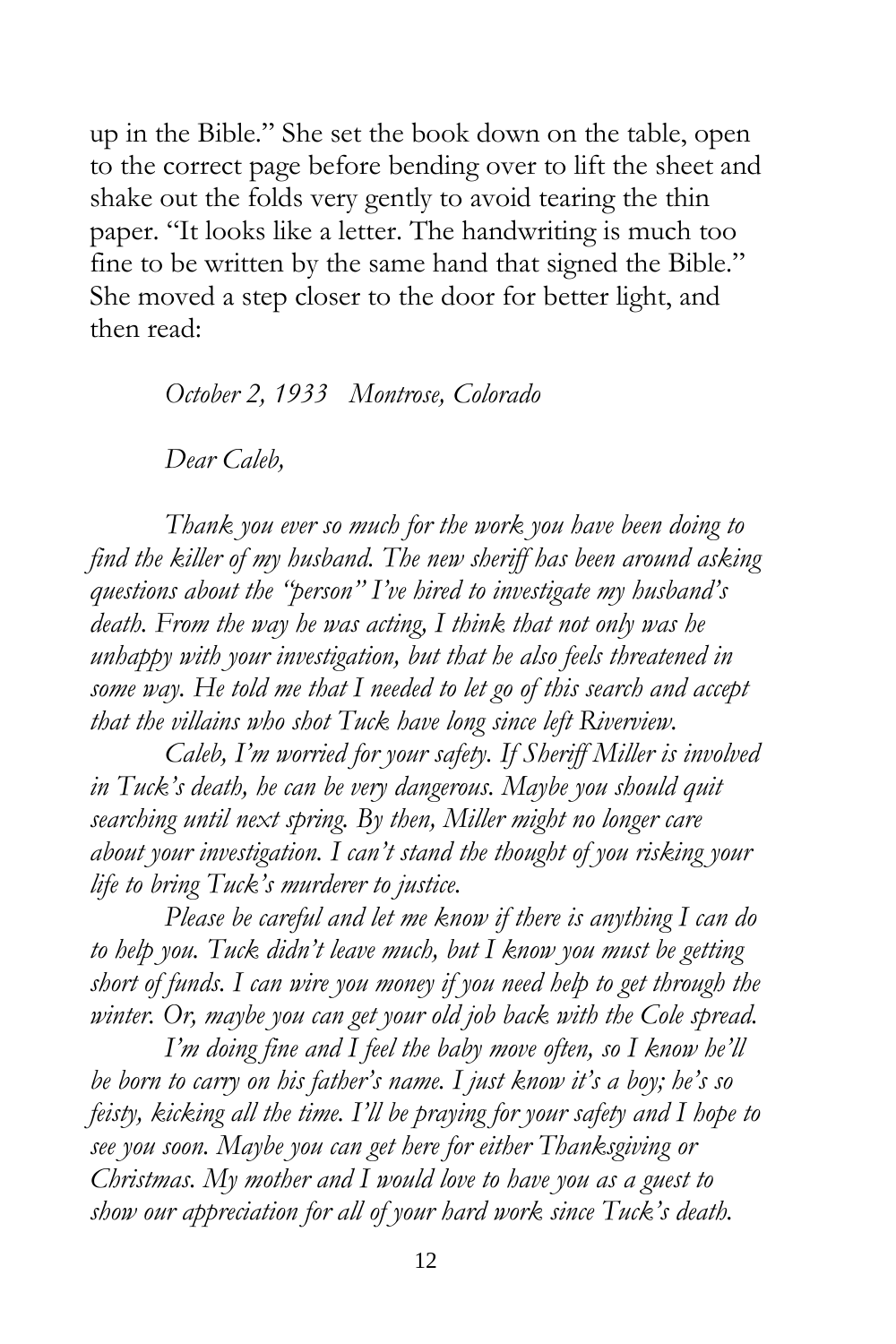*Respectfully,*

*Angelica Tucker*

Walking outside while she read, Megan used the bright sunlight to see the beautiful script. "Wow, I wonder if our skeleton is Caleb Preston. Maybe he got too close to finding the killer of his friend Tuck. Since the writer's name is Angelica Tucker, we should be able to assume that her husband was called 'Tuck' because it was short for Tucker." She handed the letter to Bethany. "Wonder what Tuck's first name was. I bet we can find a history in the papers of the day, since we know the man was killed within eight months or so of October in 1933.""Yeah, even in those days, babies took nine months, so if she was feeling it kick a lot, it's likely she was in her third trimester." Bethany looked over the paper in the sunlight trying to find any further information she could about the writer or the person who received it. "No envelope? Wish we could know where he received this letter. What town, post office, or maybe even at the Cole Ranch." She turned the paper over again and searched for clues.

"I could go in and search the cabin for more," Megan offered, turning back to the cabin door.

*"No!"* Bethany ordered. "I mean, no. That's not a good idea. If anything happened, I wouldn't be able to help you. Sorry, I didn't mean to shout. It's just scary with you in there and me out here." She apologized for her outburst. "Let's keep the letter to turn over to the authorities and head out to the road."

"Yeah, you're right. We could spend hours looking around this place for clues. Let me get this door closed." Megan suited action to words, lifting the door on its single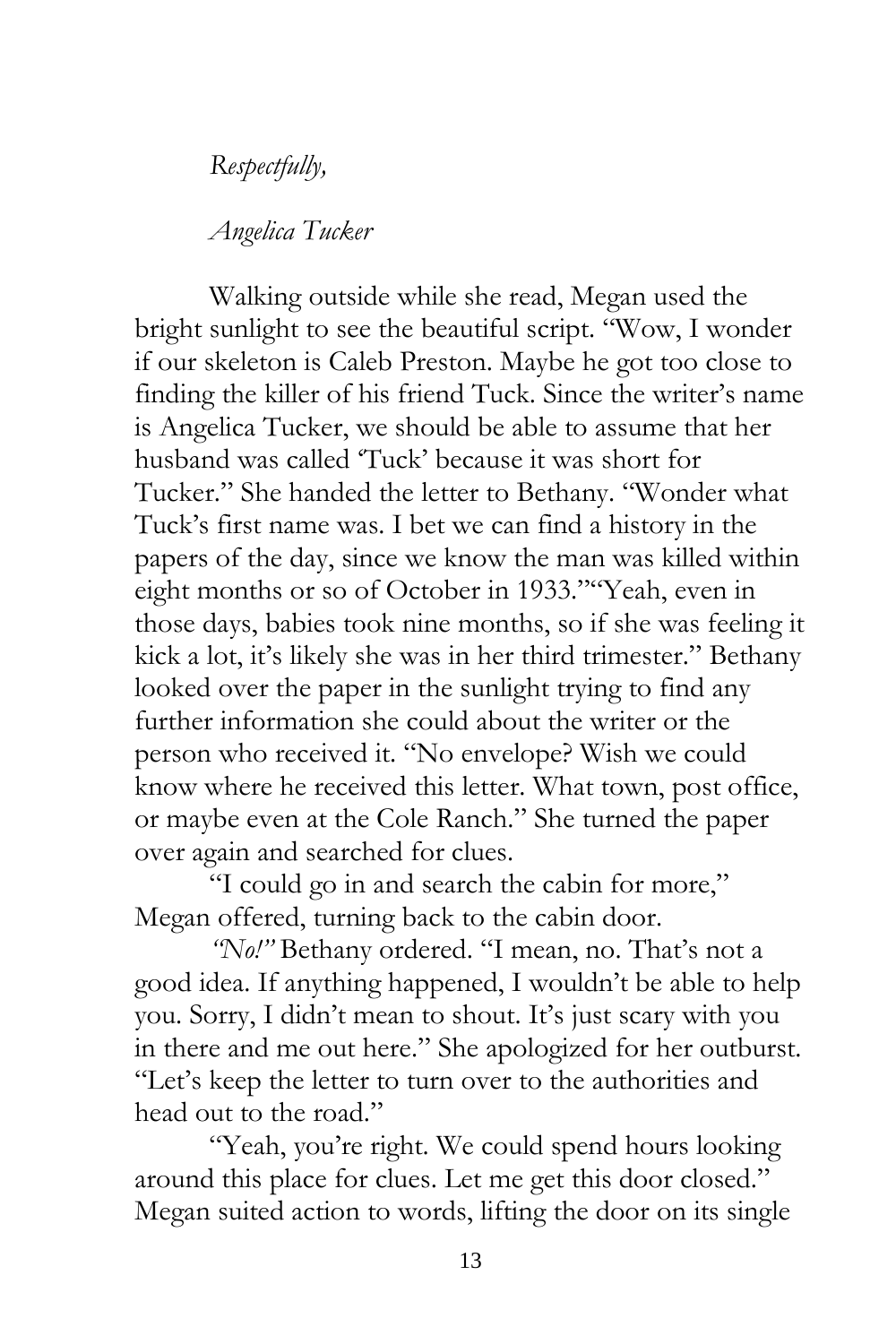hinge back into place, leaning against the frame. She stepped lightly down to Bethany and took Radar's reins. "Do you need a leg up?"

"I think I can still mount, but, I won't get off again until I'm home." Bethany muttered, turning to lift her left leg into Coup's stirrup. She grabbed his mane to pull herself into the saddle, settling into the seat, but keeping most of her weight on her feet to avoid resting her bruised lower back against the cantle, stifling a groan, even with all the care she took.

"You sure you can ride okay?" Megan asked.

"I can make it. I once finished a twenty-five mile race with a similar injury in the first five miles. I can ride, but I won't be able to move tomorrow," she confided, trying to keep the irritation from her voice. She knew the pain was making her snappish and didn't want to hurt Megan's feelings.

"Okay, let's get back to the main trail." Megan took the lead. At the junction of the trails, she dismounted and surveyed the placement of the ribbons to make certain riders would go straight and likely never see the side trail. "The turn is almost invisible. I doubt anyone will be up this trail before we bring back the authorities," she commented, mounting up.

After marking trail for another couple of miles, they finally heard a vehicle crunching on a dirt or gravel road almost dead ahead.

"Yippee! I knew the road had to be close. I am sooo ready to reach civilization." Bethany sighed in relief.

"Why don't I ride on ahead while you mark the spot where the trail comes out to the road? I can use my phone and call the sheriff," Megan offered. She actually planned to call Roger. They needed the trailer.

"Huh? Okay, let's get down to the road first, and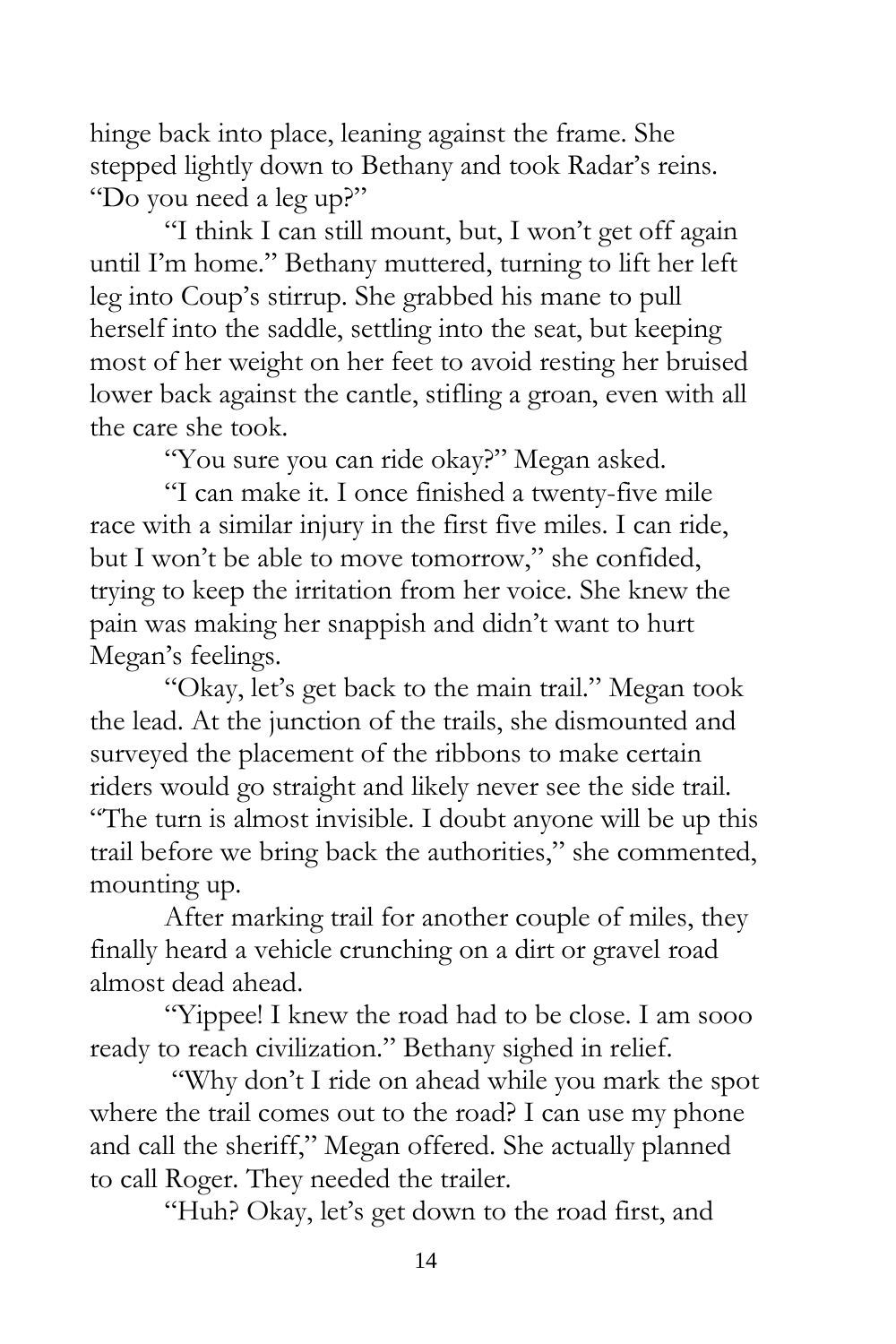then you can ride up to the ridge crest to get the best reception." Bethany agreed, while Coup cautiously picked his way down the twenty-foot embankment to the gravel road. He automatically turned and angled down the slope, while she placed one hand on the cantle and the other on his neck to balance herself against the angle of decent.

Megan sat on Radar at the top of the embankment, watching until Bethany reached the bottom, and then let Radar pick his way down the same slope. Radar had watched Coup and followed the same path without hesitation. Once at the bottom, Megan turned to Bethany, who was tearing off strips of orange surveyors tape.

"Hold on to Coup and I'll let Radar canter up the hill," she warned, and then clucked to Radar, letting the gelding set off at his sweet rocking chair gait up the gravel road.

At the top of the hill, she was happy to see her phone showed reception at three bars. Relief flooded her while she speed dialed the R-M Ranch house phone.

"Hello, this is Shorty." Shorty's voice was music to Megan.

"It's Megan. Is Roger there?"

"Nope, he's out in the barn working with that new youngster."

"Okay. Here's what I need you to do. Go tell Roger we need him to bring the two-horse trailer. Take BLM 26 to the left just before the county line. Follow it southsoutheast. We're coming out that way and will meet him. Bethany is in pain. She's toughing it out, but I think she needs a lift. Oh, and tell Roger we found a body. From the GPS markers, I think it's in the National Forest lands."

"WHAT?!" Shorty shouted into the phone, causing Megan to hold it out from her face. "A body? Bethany's hurt? You better give me something better than that or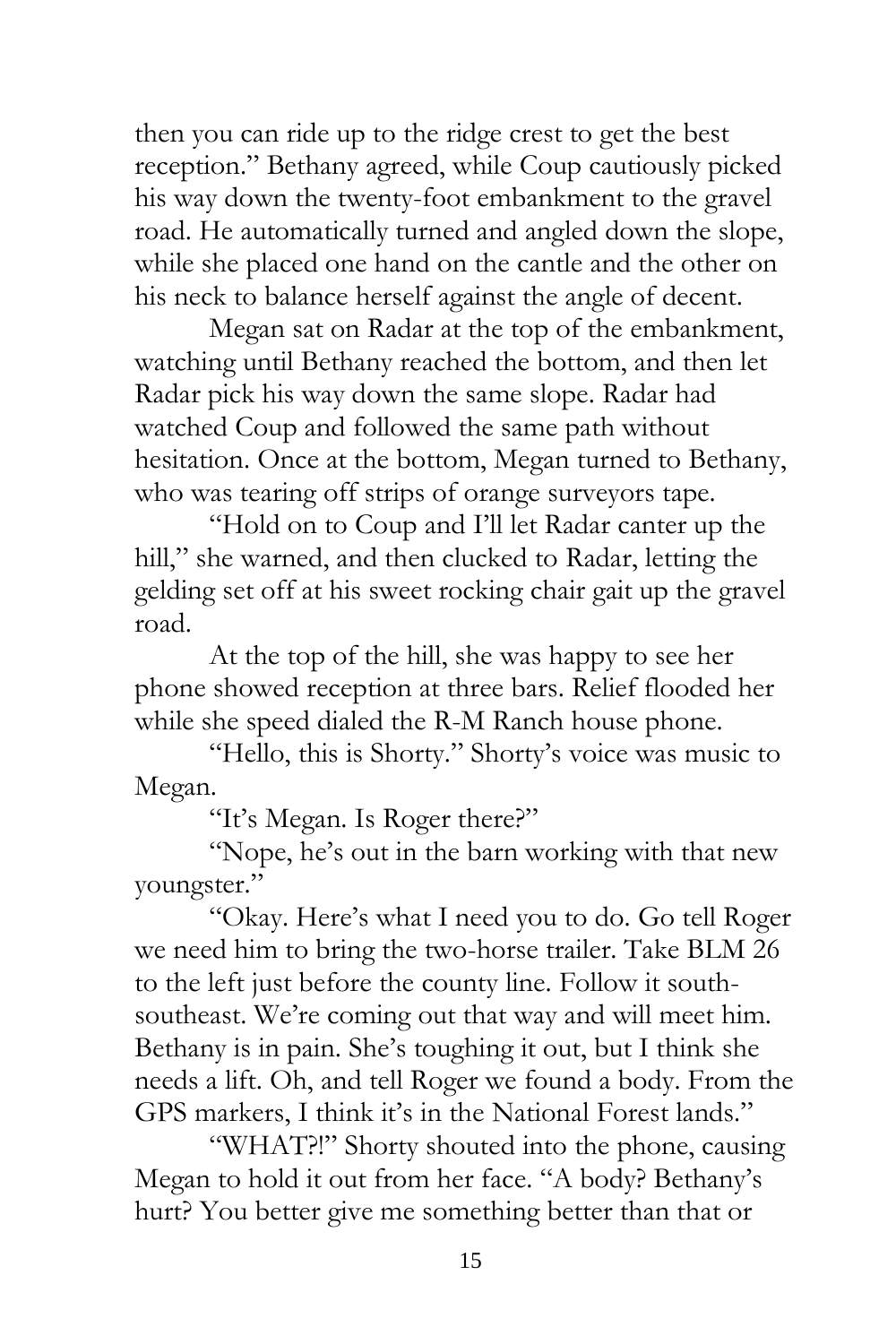Roger will come unglued," he warned.

"Coup stumbled and slid down a hill. Bethany dove off and landed on her butt. She has a serious bruise, but insists on riding. She landed almost eye-to-eye with an old skeleton in a hole in the embankment," Megan patiently told the man. "Think that's enough information to calm him down?" she asked.

"Well, it sounds a dang site better than 'Come out and get us because Bethany's hurt and needs you and by the way we found us a body.' Sounds," Shorty snarled. "I'm on my way out to the barn. Don't be surprised if he calls you."

"Well, I'm headed back down the hill to help her mark the trailhead, so he might not reach me. Just get him moving with the trailer, okay?" Megan's patience slipped and her voice sounded sharp with the question. "Sorry, Shorty. I'm tired and this day has been kind of crappy. Not your fault. Just tell Roger everything is fine, but we need him…with the trailer," she told the man as she closed the call. She turned Radar back toward Coup and let him long trot back down the grade. She saw Bethany had marked the boulders with spray paint and walked up the incline to tie ribbons around the trees at the top of the embankment.

"Hey, you shouldn't have dismounted. I could have done that painting," Megan called to her.

"It's okay. I want to walk for a while anyway. It might keep me from getting so stiff." Walking back down the trail in the embankment, she was pleased that the ribbon was barely visible from the road. That would keep any nosy people from following the trail back to the body. She wanted the spot to be visible "if you looked hard on the left side."

Observing Bethany's handiwork, Megan said, "Looks good. If you know where to look, you can find it."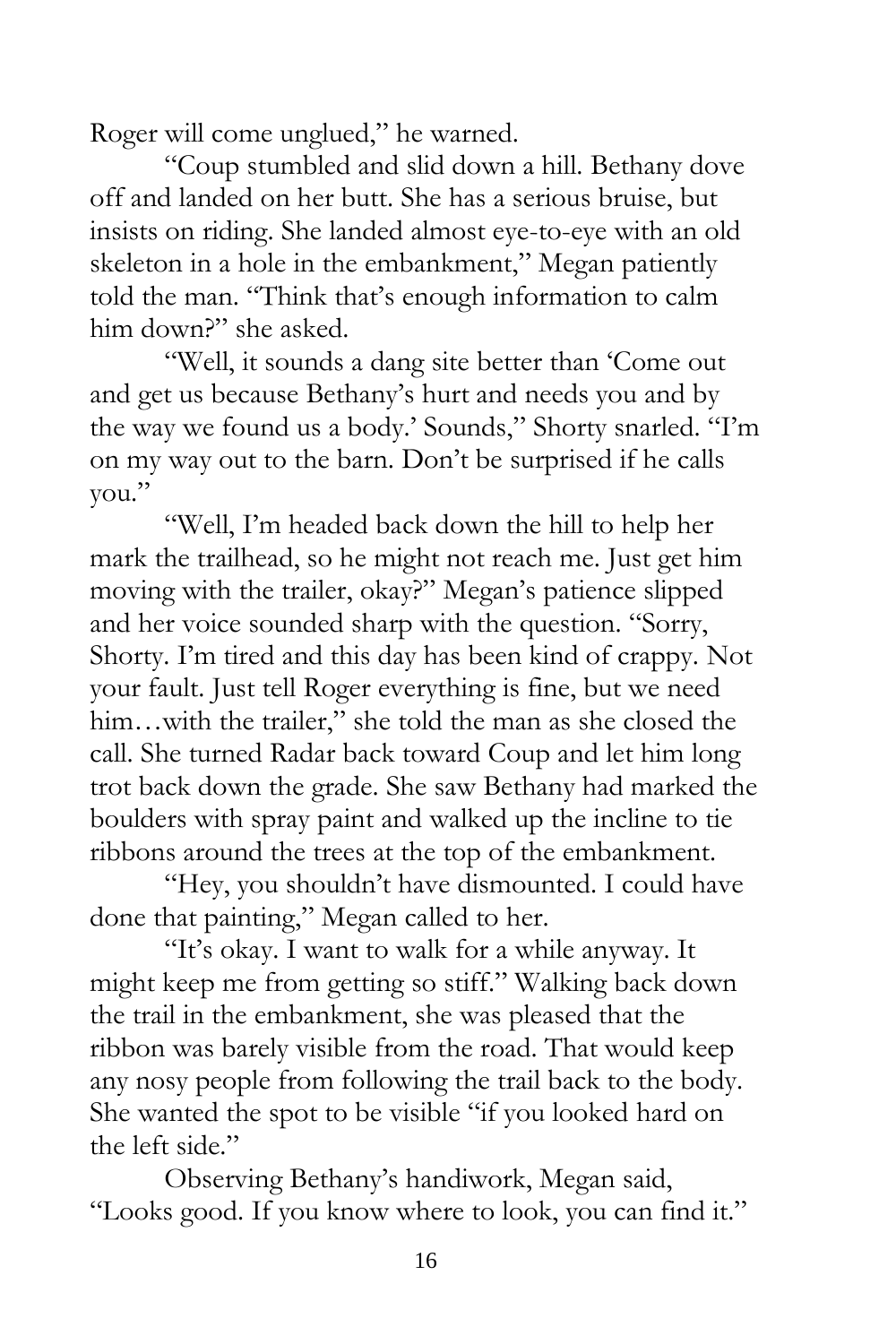"That's exactly what I want. Geocache this spot for me and we can be on our way." Turning, she led Coup up the road toward the ridge. "I take it you managed to reach the ranch. How upset was Roger?"

"Well, I haven't talked to him. Shorty took the message to him out in the barn. I expect one of our phones will ring the moment we get reception." Megan no sooner finished the phrase than her phone gave a half-hearted ring and went silent. "I expect that's him. He'll try again in a minute or two. Maybe by then I'll have better reception."

Bethany laughed, but it ended in a groan. "Damn, now it even hurts to laugh. That bruise must be swelling more. It sure is rubbing on my pants." She finished just as her phone gave a demanding shrill ring. "I've got to change that ring tone. By the time I can answer the phone I'm already in a foul mood from the noise," she muttered, digging out the offending item and flipping it open. "Hi, Honey. No, I'm okay, just bruised and sore. Megan said what? Well, she's exaggerating. I can too ride if I wanted to." Bethany glared at Megan while she listened to her husband. "Okay, I know the junction you're talking about and we're about a mile from there. If you're just hitching up, we should be there within about five minutes of you. Just take something to read and wait for us." She closed the phone. "I've got a bone to pick with you. You told Shorty that I couldn't ride? What were you thinking?" her voice rising with the second question.

"Well, what I told Shorty and what he told Roger are two different things, unless Roger has a tendency to blow things he hears out of proportion." Megan looked squarely at her friend. She wasn't going to justify herself any further and if Bethany wanted to be angry, maybe it would ease the discomfort she was feeling from hiking up the road. Megan got off and took Coups' reins so Bethany could move more